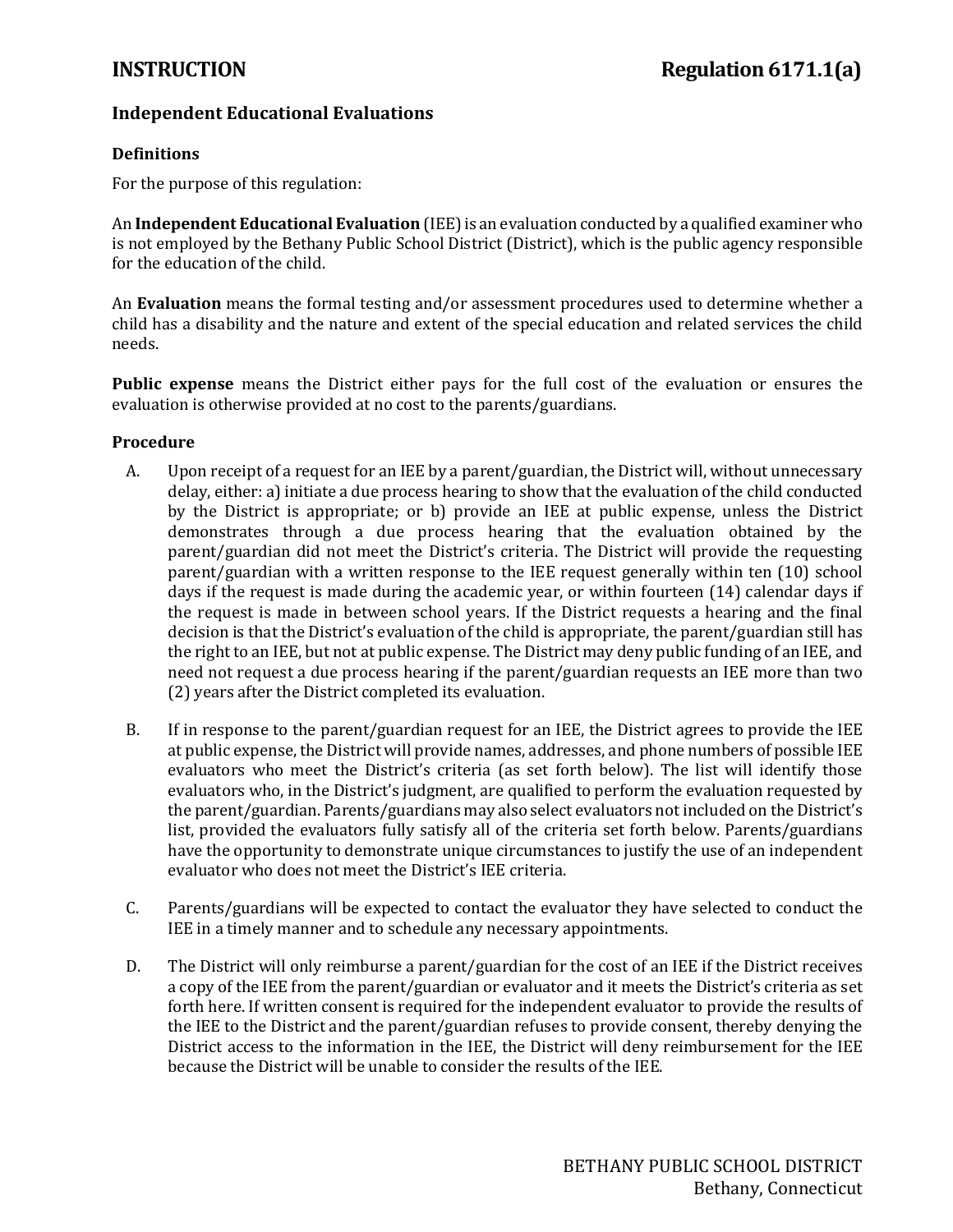# **Voluntary Resolution and Mediation**

- A. After an IEE request is made, the parent/guardian and the District may agree to engage in a voluntary resolution process through which the parties attempt to resolve the issues and concerns related to the IEE request. The period of time for resolution shall be not be considered an unnecessary delay in responding to the request of the parent/guardian for an IEE at public expense. If the parties agree to this process, each party shall sign the District's Voluntary Resolution form.
- B. The parties shall agree on a reasonable period of time for resolution. This reasonable period of time generally shall not exceed twenty (20) school days from the initial request when the request is made during the school year or thirty (30) calendar days from the initial request when the request is made in between school years.
- C. The parties may also agree to engage in mediation through the Connecticut State Department of Education or another independent mediator. Voluntary participation in the mediation process shall not be considered an unnecessary delay in responding to the request of the parent/guardian for an IEE at public expense.
- D. If the parties do not resolve the dispute after the voluntary resolution period or mediation, the District shall either file a request for due process or ensure that the IEE is provided at public expense.

# **Criteria for Independent Evaluators**

Evaluators chosen to conduct independent evaluations must meet **ALL** of the criteria established by the District as follows:

- A. Minimum Credentials for Evaluators
	- 1. For Psychologists:
		- a. Licensure or Certification

Psychologists must either:

- i. Hold a valid license as a psychologist from the Connecticut Department of Public Health and have achieved a Doctor of Philosophy (Ph.D.) or Doctor of Psychology (Psy.D.) in Psychology, Neuropsychology or Clinical Psychology from an accredited university; **OR**
- ii. Hold an appropriate and valid certificate in school psychology from the Connecticut State Department of Education.
- b. Additional Requirements:

Psychologists must:

- i. Have training and experience in evaluating students of the same age level.; and
- ii. Have clinical background, advanced training, and recent experience in the areas of disability being evaluated.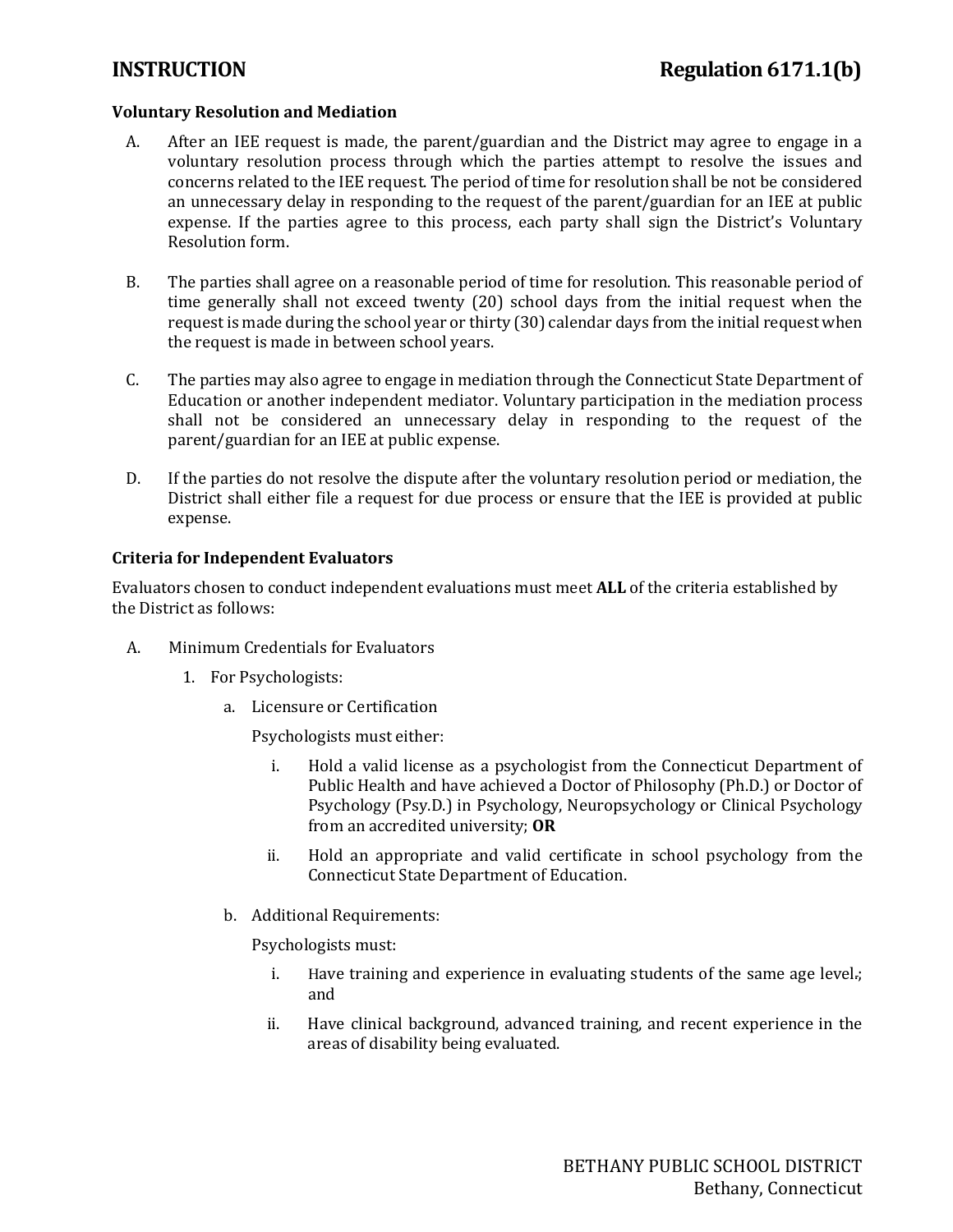- 2. For individuals conducting academic achievement testing, the individual must either:
	- a. Fulfill the following requirements:
		- i. Have experience and training in teaching and evaluating students in the area of suspected disability; and
		- ii. Have attained a minimum of a Master's degree; or
		- iii. Hold an appropriate and valid special education or other academic specialization (such as reading or mathematics) certificate from the Connecticut Department of Education.

# **OR**

- b. Fulfill the requirements of the psychologist above.
- 3. For Speech Pathologists, Audiologists, Occupational Therapists, Physical Therapists, and Physicians:
	- a. Hold a valid license to practice from the Connecticut Department of Public Health or Department of Education, as applicable;
	- b. Have clinical pediatric experience in evaluating and treating children in the area of disability being evaluated; **and**
	- c. In the case of physicians, be Board Certified in the appropriate specialty area (pediatrics, care of children and adolescents, etc.).
- 4. For individuals conducting assistive technology testing, the individual must either:
	- a. Fulfill the following requirements:
		- i. Have experience and training in teaching and evaluating assistive technology needs for students in the areas of suspected disability; and
		- ii. ave attained a minimum of a Master's degree; or

# **OR**

- b. Fulfill the requirements for Psychologists, Speech Pathologists, Audiologists, Occupational Therapists, Physical Therapists, or Physicians listed above and have experience and training in teaching and evaluating assistive technology needs for students in the areas of suspected disability.
- 5. For individuals conducting, or leading the process to conduct, a functional behavioral assessment, the individual must **either**:
	- a. Fulfill the following requirements:
		- i. Have experience and training in conducting functional behavioral assessments and analyzing the relationship between observed behavior and antecedents and consequences preceding and following such behavior, respectively; and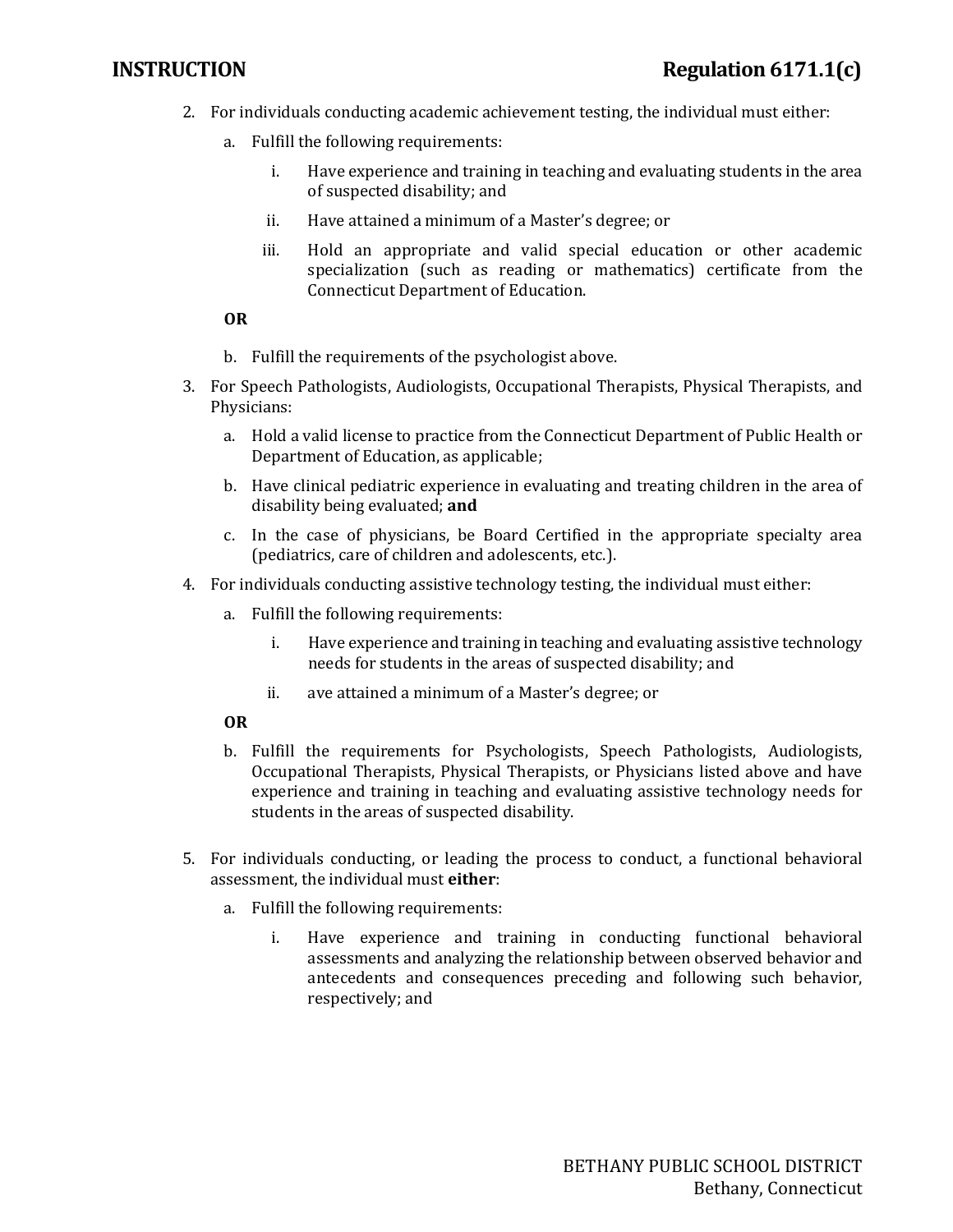- ii. Fulfill the requirements of the psychologist above; **or**
- iii. Be a Board Certified Behavior Analyst and/or hold a valid behavior analyst license from the Connecticut Department of Public Health; **or**
- iv. Hold an appropriate and valid social worker certification from the Connecticut Department of Education; **or**
- v. Hold an appropriate and valid special education certificate from the Connecticut Department of Education.

In addition, functional behavioral assessments must include a review of information provided by the student's school team.

B. Cost:

Evaluators must charge fees for evaluation services which, in the judgment of the District, are reasonable and customary for such evaluations. Parents/guardians may request specific cost information from the District. Parents/guardians have the opportunity to demonstrate unique circumstances to justify the use of an independent evaluator whose fees exceed the District's criteria.

- C. The evaluator must not be an employee of the District.
- D. The evaluator must be permitted to directly communicate with school staff who work with the child in school and the members of the Planning and Placement Team (PPT), including the Director of Special Services, as well as to obtain information from the school and share information with the school.
- E. The evaluator must obtain and consider school information and observations of the child in the school setting in the evaluation process and the written report. All in-school observations as part of an IEE must be scheduled in advance with the Director of Special Services or his/her designee. The scope, schedule, setting, and length of any such observations shall be based, in part, on the purpose of the IEE and the District's obligation to ensure programming of all of its students free from disruption. The District may limit the length of in-school observations that are part of IEEs to the same length as observations conducted as part of District evaluations.
- F. The evaluator must agree to provide the assessment information and results, including the results of teacher and parent checklists and surveys, in a written report to the District prior to receipt of payment for services. The report shall be provided to the District and the parent/guardian at the same time. In addition, if the District, in its sole discretion, determines that it needs to review the test protocols used by the independent evaluator conducting the IEE, the District will require that the independent evaluator provide an opportunity for District officials to inspect and review the test protocols and the independent evaluator must provide an explanation of the test protocols if requested by the District.
- G. The evaluator must comply with all requirements under the Individuals with Disabilities Education Act (IDEA) and its implementing regulations and the Connecticut State Department of Education regulations regarding the evaluation of children with disabilities. The failure of an evaluator to comply with these federal and state regulations regarding requirements for evaluations means that the IEE performed by the evaluator does not meet District criteria. For reference, the applicable federal and state regulations are included in an appendix to these criteria. The evaluator must also comply with all applicable confidentiality requirements under state and federal law.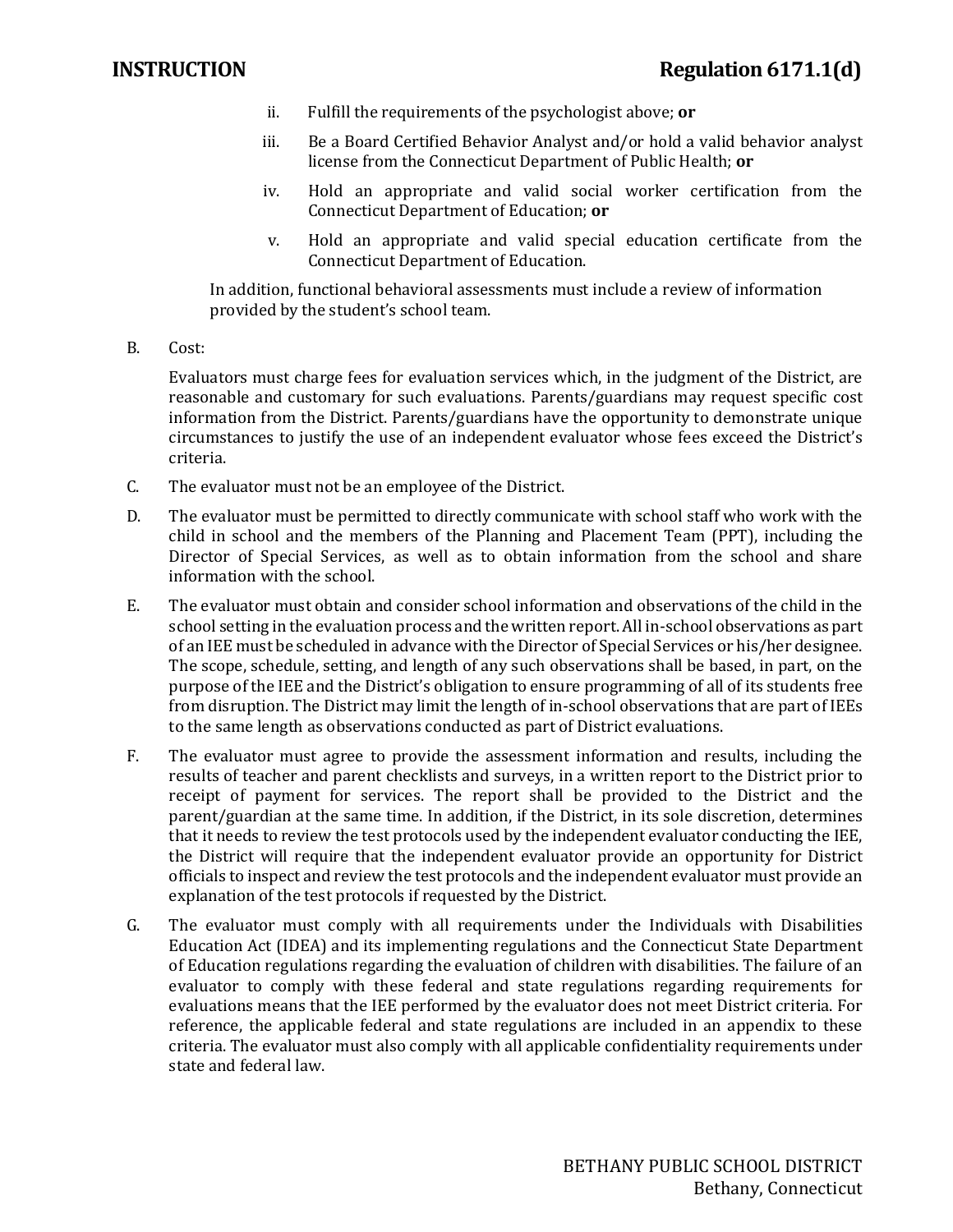# **After Completion of the IEE**

The results of an IEE funded by the District will be considered at a PPT meeting. The PPT is not required to implement the recommendations from the IEE or to invite the independent evaluator to the PPT meeting. The District shall ensure that a participant of the PPT meeting can interpret the instructional implications of the IEE results.

## **Geographic Location**

Evaluators who will be considered for approval must be located within a radius of seventy-five (75) miles of the District. The District shall not be responsible to provide transportation, nor pay any travel expenses, to and from the location of the evaluator. Parents/guardians have the opportunity to demonstrate unique circumstances to justify obtaining an IEE from an evaluator located outside of these geographic limitations.

### **Additional Information**

If the District has not conducted an evaluation of a child, or an evaluation or reevaluation of the student is currently pending, the parent/guardian does not have a right to an IEE at public expense. The District has the right to conduct its evaluation or reevaluation first. A parent/guardian may request only one IEE at public expense for each evaluation conducted by the District.

# **Private Evaluations Obtained by Parents/Guardians**

Evaluations and/or assessments obtained by parents/guardians that do not meet the criteria for an IEE are considered parent/guardian-initiated private evaluations for which parents/guardians are not entitled to reimbursement or payment from the District.

If a parent/guardian shares a parent-initiated private evaluation with the District and it meets these criteria, the District will review the evaluation at a PPT meeting and consider it relative to any decision made with respect to a free appropriate public education for the student.

# **Questions**

Please contact the Director of Special Services with any questions regarding the criteria for IEEs.

### **Evaluators Meeting Criteria**

A list of evaluators meeting District criteria will be provided upon request.

Legal References: 34 C.F.R. 300.502 Regulations Connecticut State Agencies § 10-76d-9 *Guidelines Regarding Independent Educational Evaluations at Public Expense and In-School Observations*, Connecticut State Department of Education (March 28, 2018).

Regulation approved: December 12, 2018<br>Regulation revised: October 1, 2021 Regulation revised:

Source: Shipman